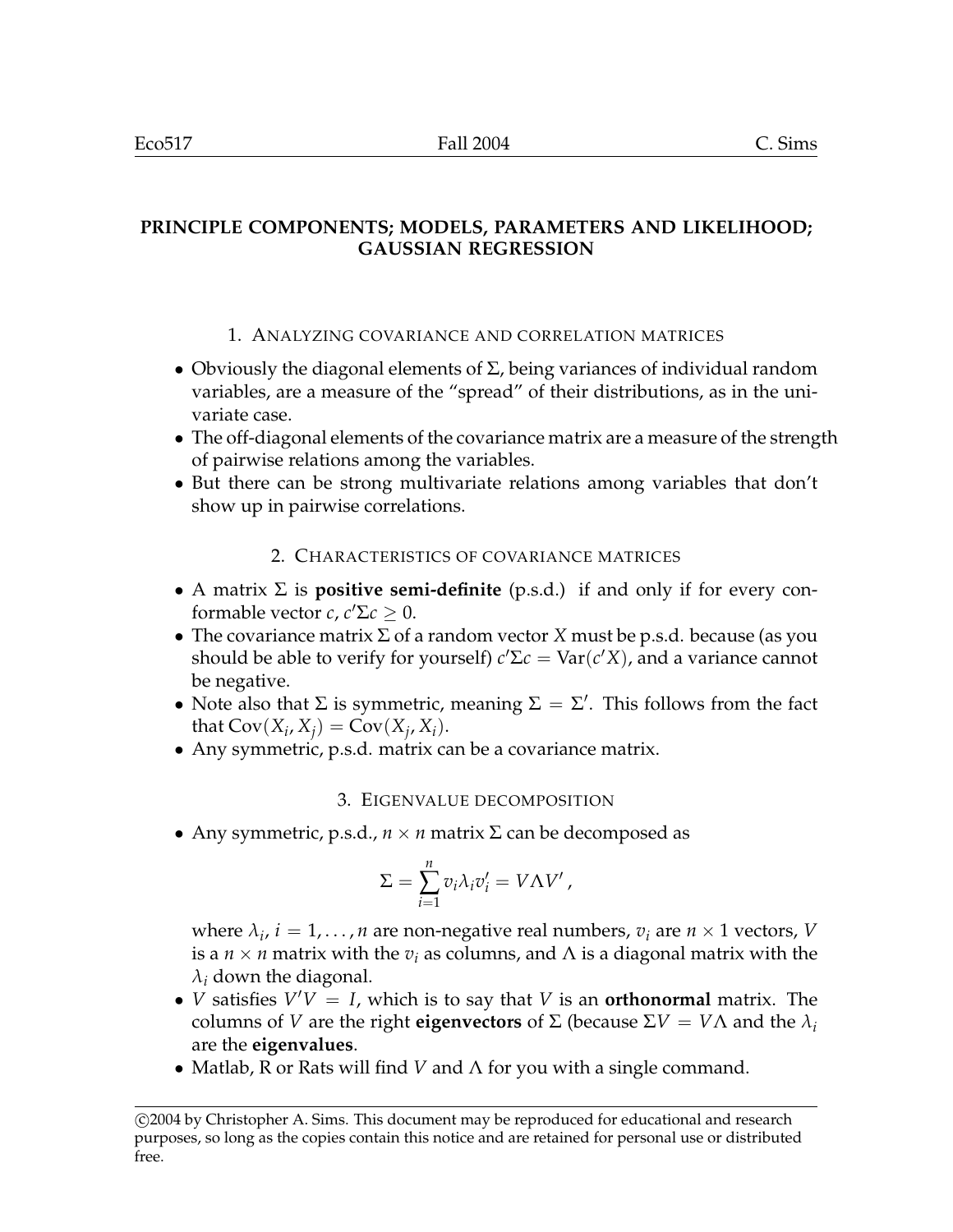- 4. FROM EIGENVALUE DECOMPOSITION OF Σ TO COMPONENTS OF *X*
- The *X* vector can be respresented as

$$
X = \sum_{i=1}^{n} \lambda_i z_i v_i ,
$$

where  $z_i$ ,  $i = 1, \ldots, n$  are i.i.d. with mean zero and variance 1.

- The  $z_i$ , or sometimes the vector random vectors  $\lambda_i z_i v_i$ , are known as the **prin**cipal components of *X*. The  $v_i$ 's associated with large  $\lambda_i$ 's correspond to directions in  $\mathbb{R}^n$  in which the *X* vector varies a lot, while those with small  $\lambda_i$ 's correspond to directions with very little variation.
- We could calculate principal components of the correlation matrix also. Even though the correlation matrix is just a rescaling of the  $\Sigma$  matrix, its principal components will be different. That is, the correlation matrix is  $D^{-\frac{1}{2}}\Sigma D^{-\frac{1}{2}}$ , components will be different. That is, the correlation matrix is  $D^{-2}2D^{-2}$ , where D is a diagonal matrix with  $\sqrt{Var(X_i)}$  on the diagonal — this is what we mean by saying the correlation matrix is a rescaling of the covariance matrix. But if we take the eigenvalue decomposition  $R = W M W'$  of the correlation matrix *R*, we will find  $V\neq D^{\frac{1}{2}}W$  and there is no simple correspondence between the eigenvalues of *R* and Σ.
- This reflects a general fact about principal component decompositions they are not scale invariant. Change the units of measurement of some of the components of *X* and you will change the principle components decomposition.
- Sensitivity to scaling is not the only pitfall to look out for in using the results of a principal components analysis. If a large number of closely related variables are added to the *X* vector, the first principal component will eventually reflect mainly the common component of those variables.
- This might be desired behavior. But often we are tempted to use p.c. analysis when we have several imperfect measures of two or more concepts and we are looking for relations between the concepts. For example we have three measures of education and 3 of income, each of them imperfect. Principal components on this vector will give a different answer with the full 6-dimensional *X* than what we get if we leave out any element of the *X* vector.
- Nonetheless principal components decompositions of Σ and/or *R* are useful descriptive devices in many cases.
- Not in all cases. As with any function of a distribution we might use to summarize its shape, whether the summary is useful or not depends on the class of distributions we have in mind and what our uncertainties about the distribution are. As with variances, covariance matrices may not exist. Even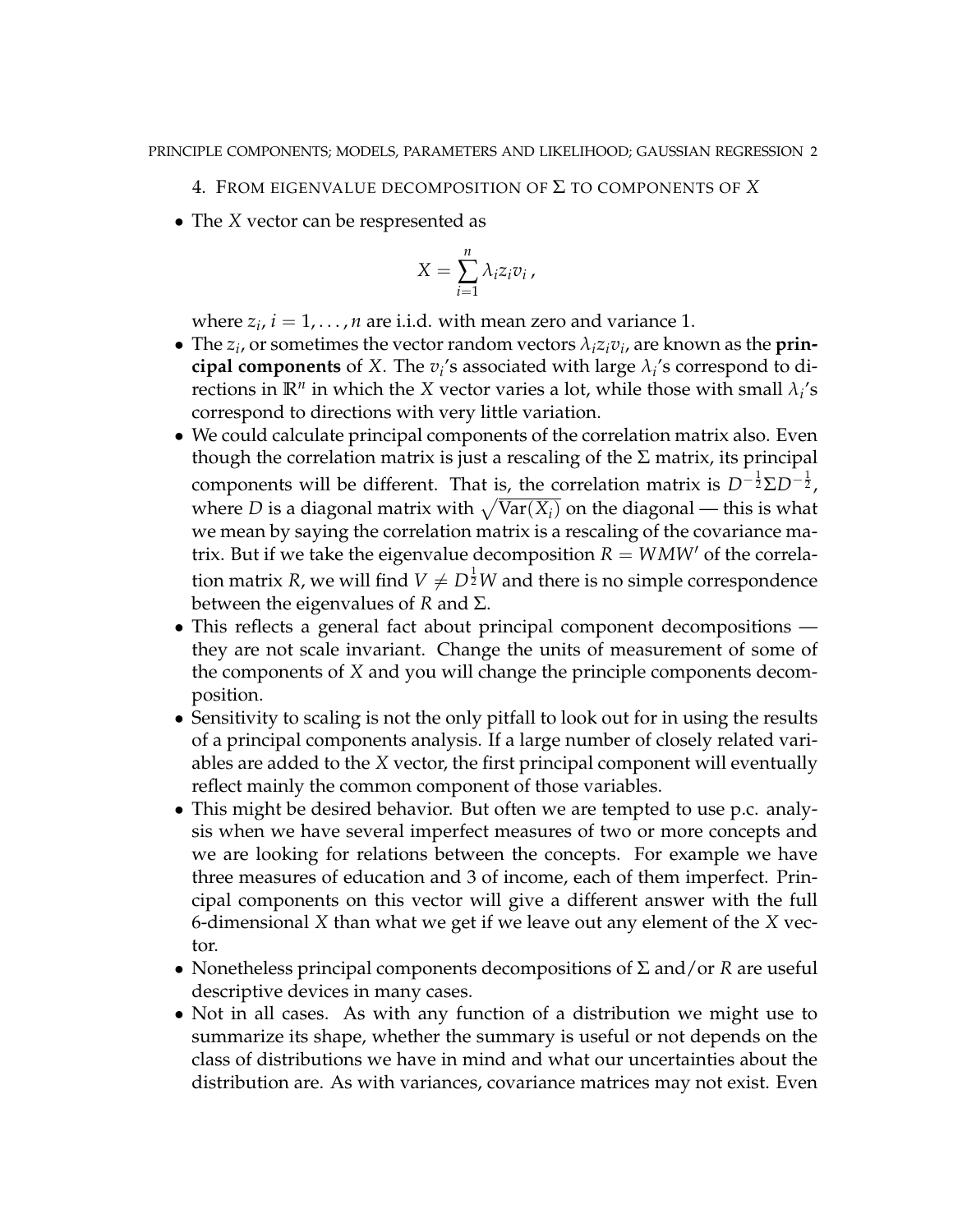when they do exist, they may be misleading as measures of spread or of dependence between variables.

#### 5. 2-DIMENSIONAL GEOMETRIC INTERPRETATION

• If the joint pdf of *X*,*Y* has same-shaped elliptical level curves centered at zero, i.e. if the pdf can be written as  $p(ax^2 + bxy + y^2)$  with  $b^2 < 4ac$ , or equivalently as  $p([x, y]M[x, y])$  with *M* positive definite (meaning p.s.d. but with all eigenvalues strictly positive), then if *X*,*Y* have a finite covariance matrix, it is proportional to  $M^{-1}$ , the eigenvectors of the covariance matrix (and of *M*) are the principal axes of the ellipses, and the lengths of the principal axes are proportional to the square roots of the eigenvalues of the covariance matrix.



6. THE MULTIVARIATE NORMAL DISTRIBUTION

 $X \atop 1 \times n$  is jointly normal with mean *μ* and variance matrix Σ implies

pdf: 
$$
\phi(x \mid \mu, \Sigma) = (2\pi)^{-n/2} |\Sigma|^{-\frac{1}{2}} e^{-\frac{1}{2}(x-\mu)\Sigma^{-1}(x-\mu)'}
$$

Suppose *X* ∼ *N*( $\mu$ ,  $\Sigma$ ) has two component vectors  $X_1$  and  $X_2$  with means  $\mu_1$  and  $\mu_2$ and ·

$$
Var(X) = \Sigma = \begin{bmatrix} \Sigma_{11} & \Sigma_{12} \\ \Sigma_{21} & \Sigma_{22} \end{bmatrix}.
$$

•  $X_1$  and  $X_2$  are independent if and only if  $\Sigma_{12} = 0$ .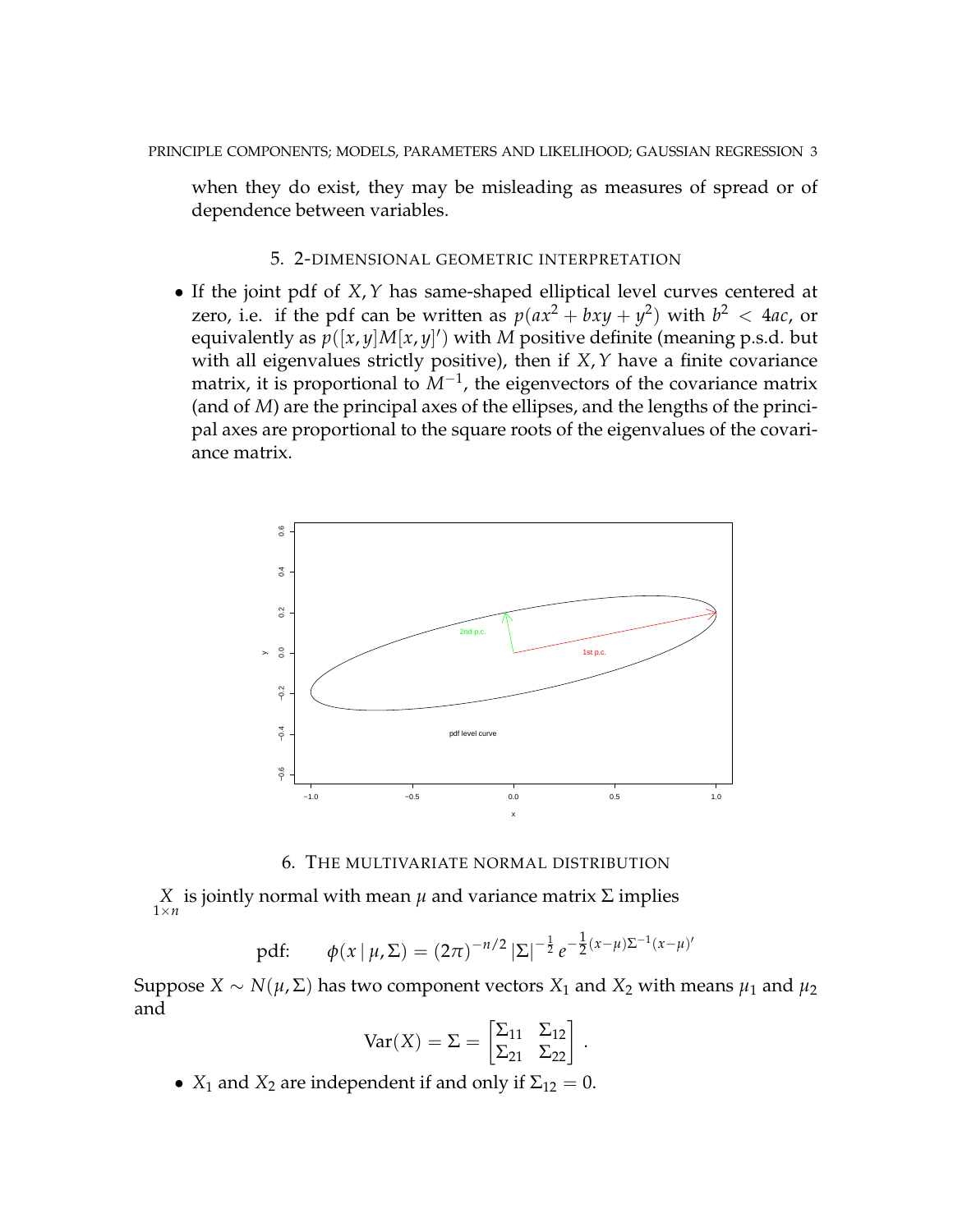• Conditional distributions are normal and conditional means linear:

$$
X_2 \,|\, X_1 \sim N(X_1 \beta, \Sigma_{2|1}),
$$
  

$$
\beta = \Sigma_{11}^{-1} \Sigma_{12} \qquad \Sigma_{2|1} = \Sigma_{22} - \Sigma_{21} \Sigma_{11}^{-1} \Sigma_{12}
$$

• This means we can write

$$
X_2 = X_1 \beta + \varepsilon
$$

with  $\{\varepsilon \mid X_1, \beta\} \sim N(0, \Sigma_{2|1}).$ 

- 7. WHY IS A NORMALITY ASSUMPTION SO COMMON?
- Central limit theorems: sums of many more or less equally sized, more or less independent, random variables or vectors with finite covariance matrices and common means have approximately normal distributions.
- Information theory the kind that measures the capacity of your high-speed internet link in bits or bytes per second — suggests a well-defined way to define an amount of information. Being told that *X* is distributed as  $N(\mu, \Sigma)$ is being given less information than being told it has any other pdf with the same mean and variance. In this sense a normality assumption is "conservative".
- Often it turns out that in large samples inference based on the normality assumption is nearly the same as inference based on any other assumption.

8. THE SNLM

$$
y = X_{T \times k} \beta + \varepsilon
$$
  

$$
\{\varepsilon | X, \beta, \sigma^2\} \sim N(0, \sigma^2 I)
$$
  
or  

$$
\{y | X, \beta, \sigma^2\} \sim N(X\beta, \sigma^2 I)
$$

- 9. TYPES OF RANDOM VARIABLES IN A MODEL
- **exogenous:** *X* . The model conditions on it, makes no assertion about its distribution, and it will be observed. (This is sometimes called *strict* exogeneity. What other kind there might be we will see later.)
- **parameters:**  $\beta$ ,  $\sigma^2$ . The model conditions on them, makes no assertion about their distribution. and they will not be observed.
- **nuisance parameter:**  $\sigma^2$ , often. We don't care about it directly in many cases, but we have to include it in the list of parameters to complete the model.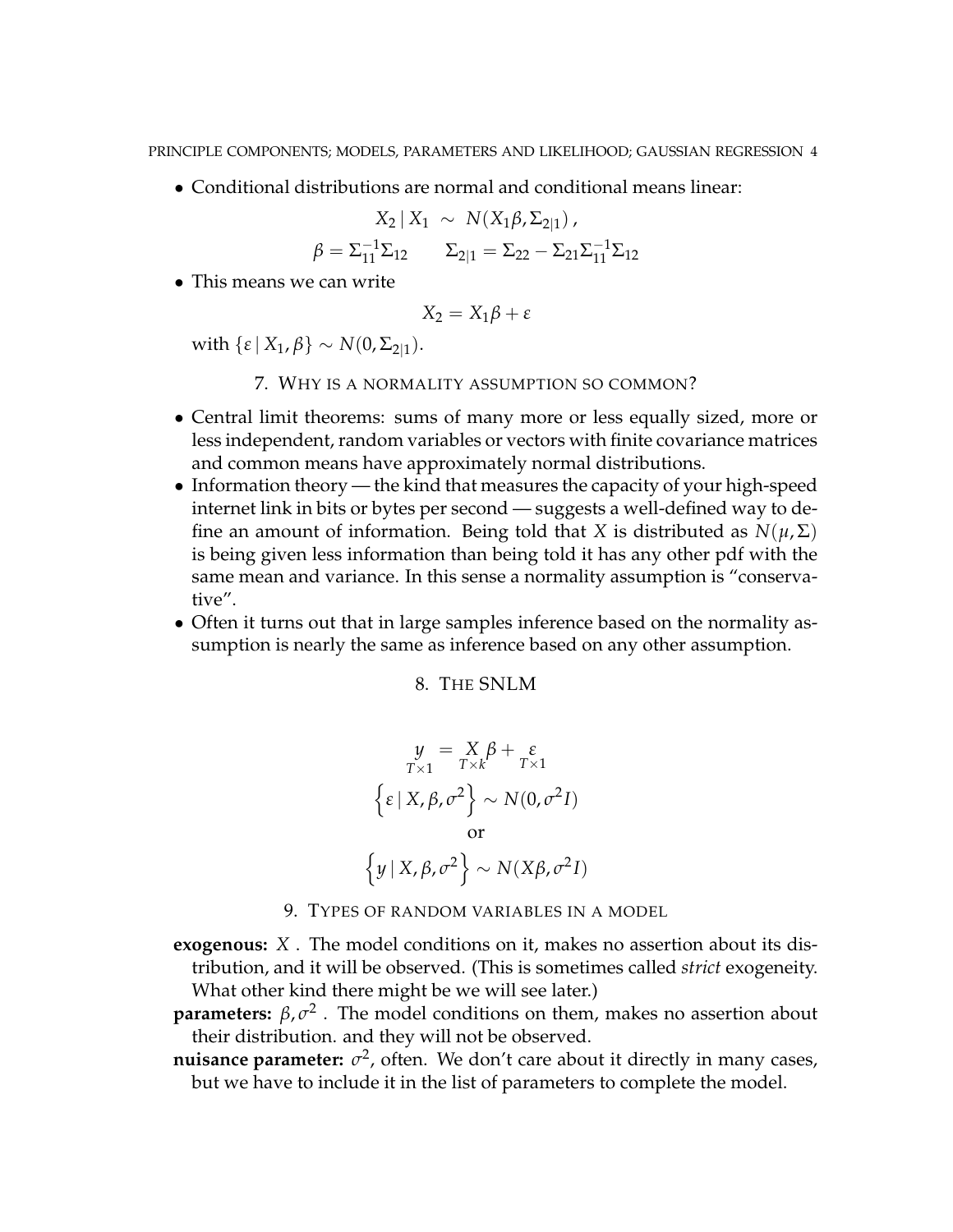**disturbances or shocks:** *ε* They will not be observed and the model makes assertions about their joint distribution.

#### 10. WHICH GREEK LETTERS GET DISTRIBUTIONS?

• Why couldn't we give  $\beta$  a distribution, say  $N(\bar{\beta}, \Omega)$ , and condition on  $\epsilon$ ? Then the model becomes

$$
\{y | X, \varepsilon, \bar{\beta}, \Omega\} \sim N(X\bar{\beta} + \varepsilon, X\Omega, X').
$$

- Is there something wrong with interpreting a regression equation this way?
- There are situations where something like this inversion of roles for *β* and *ε* makes sense. But usually it doesn't.
- *ε*, though it can't be observed, can be precisely estimated if we have precise estimates of  $\beta$ , and since *T* is usually fairly large, we can check the validity of claims about the distribution of the i.i.d. *ε<sup>t</sup>* 's.
- There is only one  $\beta$  in the model. As we shall see, if *T* is fairly large (or more precisely if  $X'X$  is big), we can get a precise estimate of  $β$ . But the pre-sample distribution of *β* can generally not be proved right or wrong. If you think  $β$  is  $N(0, I)$  before you see *y*, while I think it's  $N(0, 2I)$ , you may be more surprised than I if the sample information implies that  $\beta = (3,3,3)'$  is likely, but this doesn't prove that you or I wrongly characterized our pre-sample uncertainty. Since there are no repeated observations on the distribution of *β*, it can't be proved right or wrong.

#### 11. CRITERIA FOR PARAMETERS AND DISTURBANCES

- Parameters usually do not have distributions from which we observe repeated draws. Only distributions that describe our presample uncertainty, and post-sample distributions conditional on the data.
- Disturbances have distributions whose validity can be checked by observing data, because there are many draws from their distributions reflected in the data.
- Parameters are quantities which are in this sense "subjective", while disturbances have "objective" uncertainty.

## 12. BLURRY LINES BETWEEN PARAMETERS AND DISTURBANCES

An example where the dividing line is not clear. *N* industries, *T* years in each industry,

$$
y_{it} = \alpha + X_{it}\beta + v_i + \varepsilon_{it}.
$$

Is  $v_i$  a parameter or a disturbance? If  $i = 1, 2$  indexes durables and nondurables, then it is hard to argue that *ν*<sub>*i*</sub> is repeatedly observed and thus has an objective